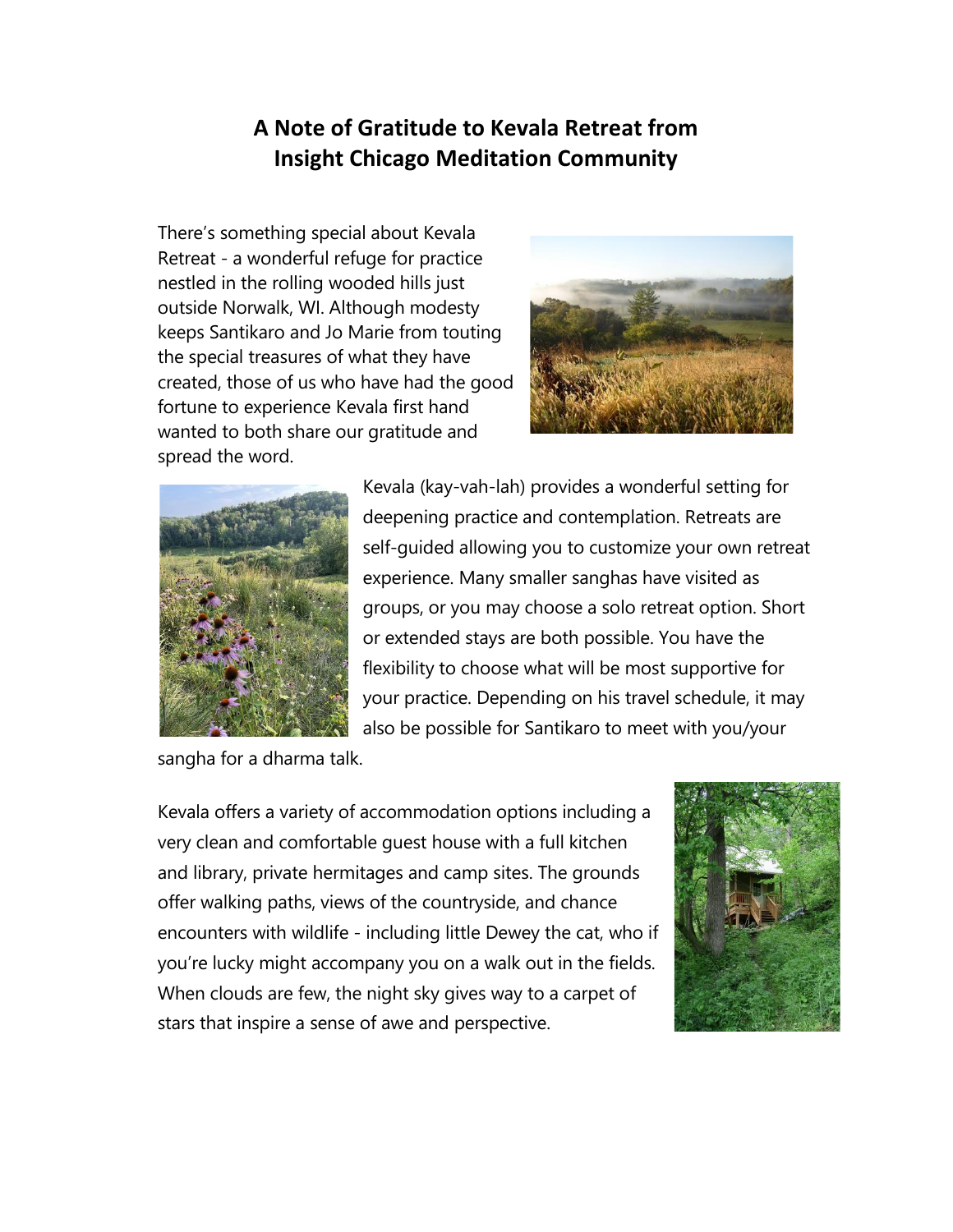

It's location in Southwestern Wisconsin is far enough away to allow you to fully disconnect from city life, yet close enough to do a weekend retreat.

We hope you will take a moment to peruse the *personal reflections offered below* by some of the many fellow yogis who have visited Kevala.

**Reflections From Past Kevala Retreatants….**

*Upon arrival at Kevala, there was a visceral expansion and letting go of the constricted self, an awareness of spaciousness was observed. Leaving Kevala with an open heart filled with gratitude: for Jo Marie and Santikaro's time, care, effort and teachings, the gifts of Nature (flora & fauna), the illuminated sky at night, & finding refuge in Sangha. Carol R.*

*Wherever you are in your practice, Kevala supports you... The serenity of woods and open fields have offered me a buoyant space for practice. I've had hours of peaceful meditation, walks in the woods and mindful cooking and meals. The woodland hermitage, when available, is a wonderful place to sit. While there the last time, I was lucky to have some bright sunny days and a few cloudless, moonless night skies. All of this is food for heart, soul and practice and makes Kevala a refuge [for me]. Nancy R.*

*"Gone to a forest or to the root of a tree or to an empty hut, one sits down"………Kevala provides this setting (and more) to the city bound practitioner (and others) looking for a secluded place for practice and contemplation. Coming with friends or alone for a weekend or a week*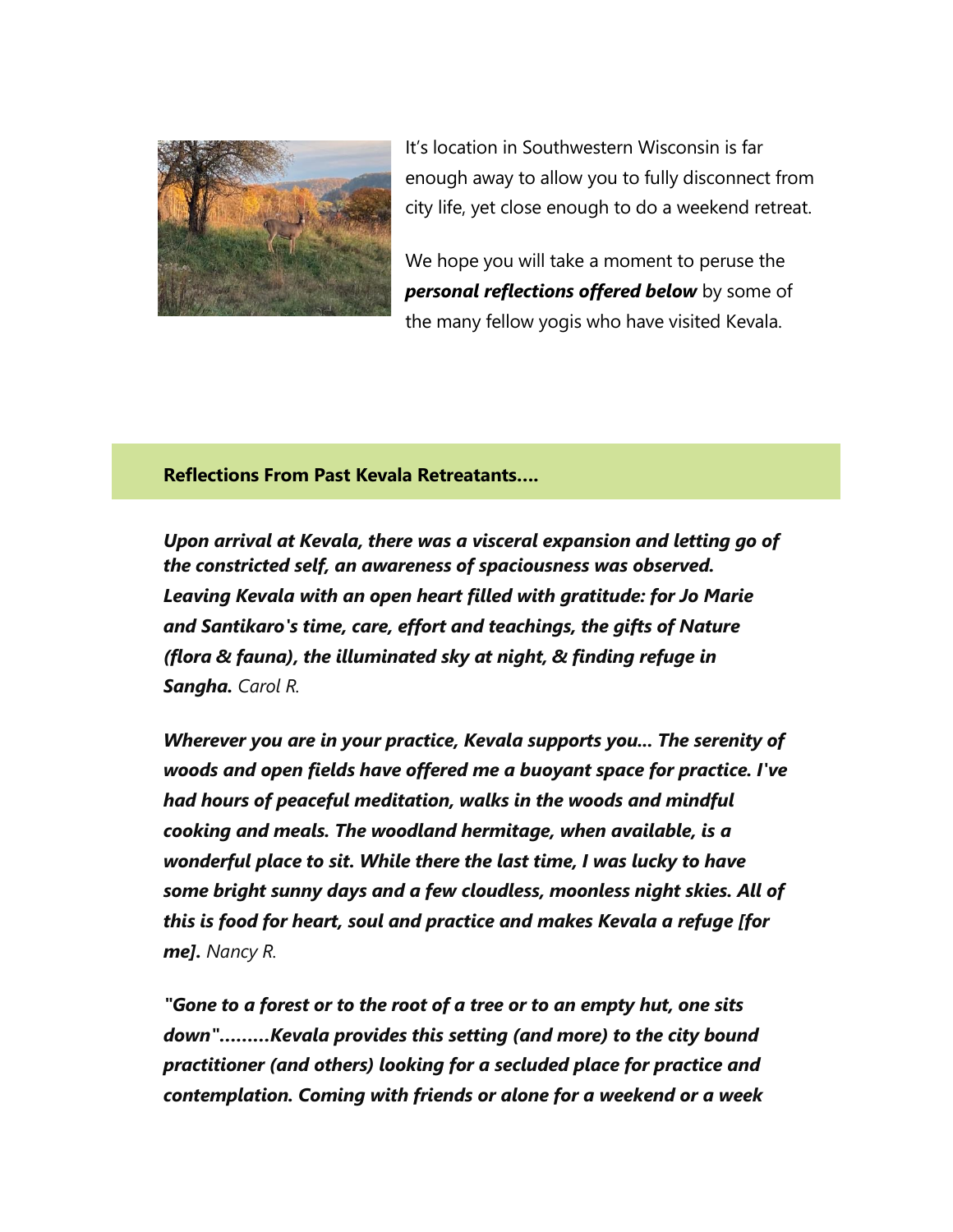*long retreat is a wonderful respite from one's typical busyness. Please visit ….the rewards are bountiful, and the teachings from Nature, Jo Marie, and Santikaro are available in myriad ways. The Dhamma has come to us from thousands of years past, through the effort of others. With gratitude, we can continue that effort by supporting Kevala with our presence, and in the process move steadily along our own path to awakening. Scott C.*

*It's an absolutely beautiful place. The land is beautiful and the facilities are very generous and comfortable. Jo Marie takes incredible care of them. It was my first time doing a mostly unguided retreat, and it was quite enjoyable to be able to adjust the intensity of the retreat. I am aiming to make it a biannual practice. Kayla K.*

*(We) have done many retreats at Kevala....how wonderful it is from accommodations to contemplative space. Cindy L.*

*I will always carry with me the beauty, companionship, goodwill, tranquility, and the teaching and learning, of my times at Kevala. Ellen M.*

*I ..had a magical experience at the retreat center. Barbara F.*

*....it's beautiful, clean, a library, an incredible kitchen, large fridge. Quiet. Contemplative. Walking meditations are nice here. Beautiful. I try to go once a year. Margo R.*

*There was an unexpected sense of peace when I arrived at Kevala. Nowhere else to go. Nothing else to do. Joy to be gathering with sangha… and a feeling of connectedness between beings large and small - a beautiful coexistence - all being cultivated in a supportive environment for deepening practice. For all the causes and conditions,*